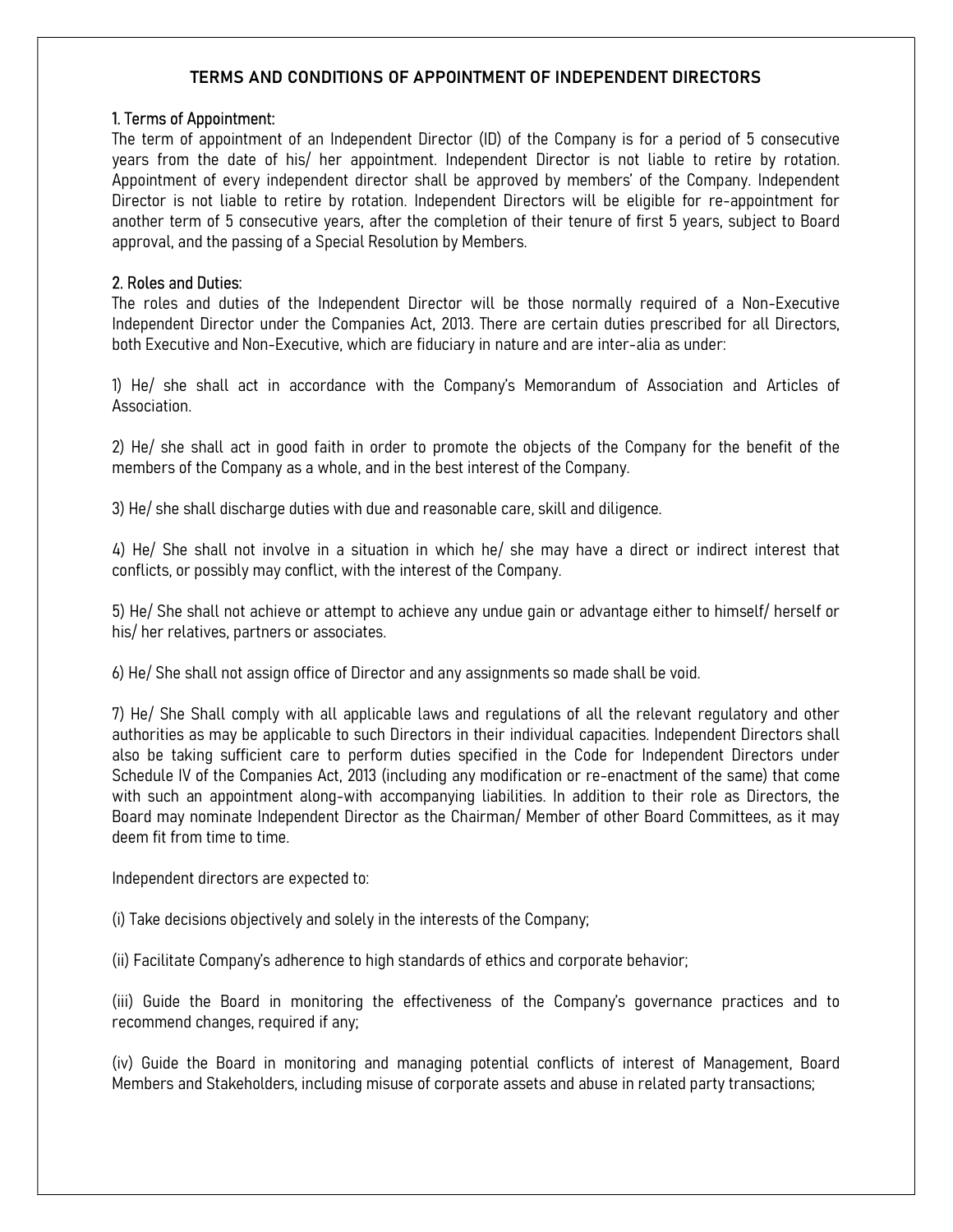(v) Guide the Board in ensuring the integrity of the Company's accounting and financial reporting systems, including the independent audit, and that appropriate systems of control are in place, in particular, systems for risk management, financial and operational control, and compliance with the law and relevant standards.

### 3. Expectation of the Board from the appointed Director

An Independent Director is expected to bring objectivity and independence of view to the Board's discussions and to help provide the Board with effective leadership in relation to the Company's strategy, performance, and risk management as well as ensuring high standards of financial probity and corporate governance.

They will be expected to attend meetings of Board and Board Committees in which ID is a member and Members meetings and to devote such time as appropriate to discharge their duties effectively. Ordinarily, all meetings are held at the Registered Office in Guwahati.

By accepting the appointment, the Directors confirm that they are able to allocate sufficient time to meet the expectations from their role to the satisfaction of the Board.

## 4. Directors' Fees/ Remuneration

- A sitting fee will be paid for attending each meeting of the board as well as the Audit committee meeting attended, as per the provisions of Section 197 of the Act 2013 and the Articles of Association of the Company, as fixed by the board from time to time;

- The ID will be entitled to claim reimbursement of all his/ her travelling, hotel and other incidental expenses incurred by him/ her in performance of duties as director of the Company, as per the provisions of the Act 2013.

## 5. Stock Options

Independent Director is not eligible to participate in Stock Options schemes of the Company.

# 6. Status of Appointment

The Independent Director will not be an employee of the Company and the appointment letter shall not constitute a contract of employment. The Directors will be paid such remuneration by way of sitting fees for meetings of the Board and its Committees as may be decided by the Board and / or as approved by the Members from time to time.

#### 7. Conflict of Interest

It is accepted and acknowledged that the appointed IDs may have business interests other than those of the Company. Considering the same, they are required to declare any such directorships, appointments and interests to the Board in writing in the prescribed form at the time of their appointment. In the event that circumstances seem likely to change and might give rise to a conflict of interest or, when applicable, circumstances that might lead the Board to revise its judgments that they are independent, this should be disclosed to both the Chairman and the Secretary.

#### 8. Confidentiality

All information acquired during the appointment is confidential to the Company and should not be released, either during the appointment or following termination (by whatever means) to third parties without prior clearance from the Chairman unless required by law or by the rules of any regulatory body.

On reasonable request, Director shall surrender any documents and other materials made available to them by the Company. Attention is also drawn to the requirements under the applicable regulations and the Sequent Insider Trading Code which is concerned with the disclosure of price sensitive information and dealing in the securities of Sequent. Consequently, director should avoid making any statements or